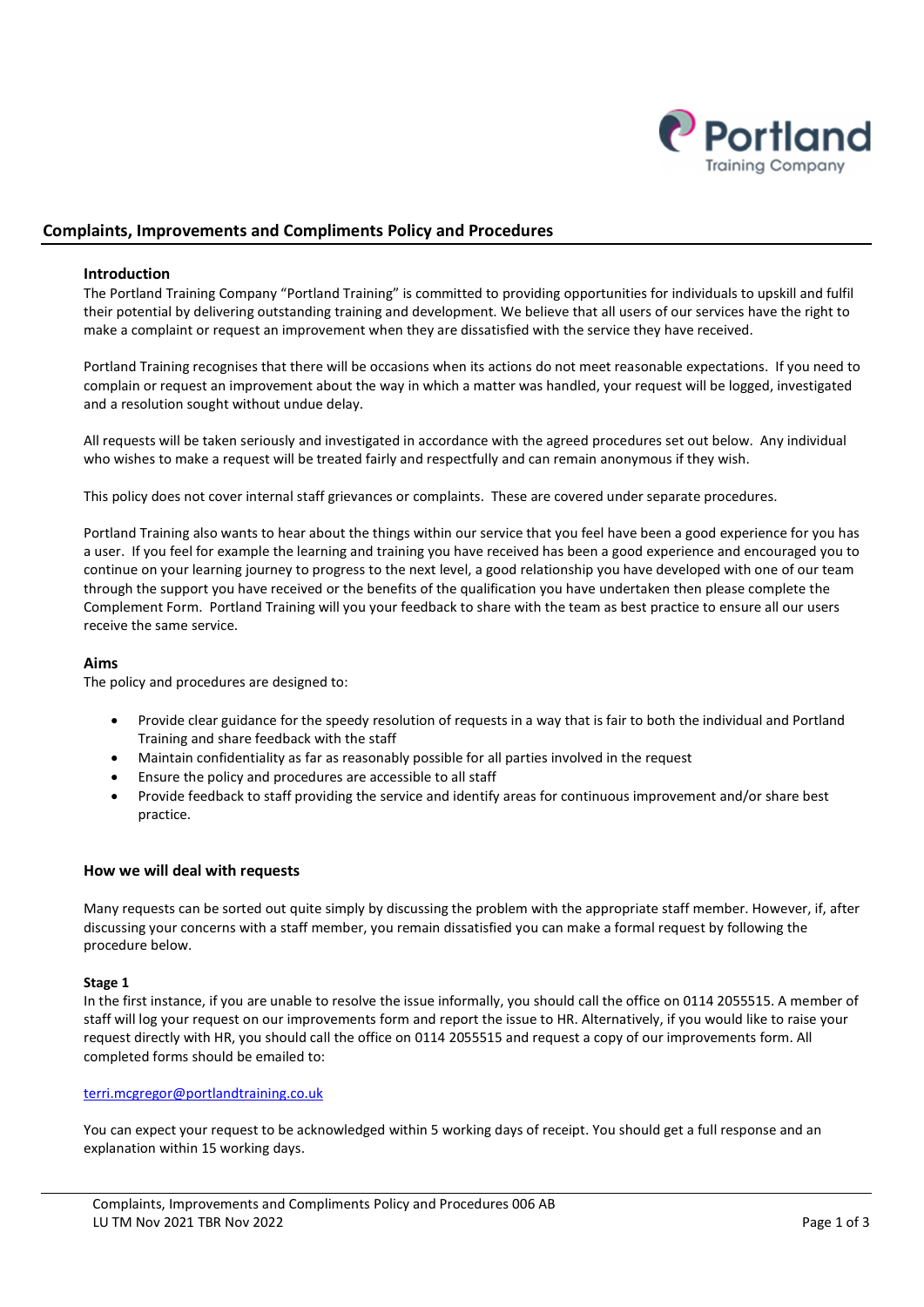

### Stage 2

If you are not satisfied with the initial response to the request then you can email HR and ask for your request and the response to be reviewed (you must include the previous improvements form). You can expect HR to acknowledge your request within 5 working days of receipt and a response within 15 workings days.

Ellen.messais@portlandtraining.co.uk

### Final Stage

If you are not satisfied with the subsequent reply, then you have the option of writing to the Managing Director:

Hollie Warren (Managing Director) The Portland Training Company Davian House Julian Way Sheffield S9 1GD

0114 2055515 - hollie@portlandtraining.co.uk

State the reason why you are dissatisfied with the outcome (you must include the previous improvements form and any relating correspondence). You must do this within 10 days of receiving the response from HR.

The Managing Director will respond normally within 10 working days to inform you of the action which will be taken to investigate your request, and when you can expect to hear the outcome of the investigation. This outcome will be the final decision by The Portland Training Company.

### Record Keeping

The improvements form will be used to record all details of requests, which will then be further logged on Portland Trainings Improvements Summary Spreadsheet.

### Review of requests

All requests logged on Portland Training's Improvements Summary Spreadsheet will be reviewed by all senior managers in the monthly Management Meeting.

### Timescales

Portland Training's aim is to resolve all matters as quickly as possible. However, inevitably some issues will be more complex and therefore may require longer to be fully investigated. Consequently, timescales given for handling and responding to requests are indicative.

If a matter requires more detailed investigation, you will receive an interim response describing what is being done to deal with the matter, and when a full reply can be expected and from whom.

### Apprenticeships

If an employer has any grievance relating to the apprenticeship they should, in the first instance, raise the matter with the Assessor/Trainer or follow the process as set out in Portland Trainings appeals procedure, which includes a further escalation process to the Apprenticeship Helpline 0800 015 0400.